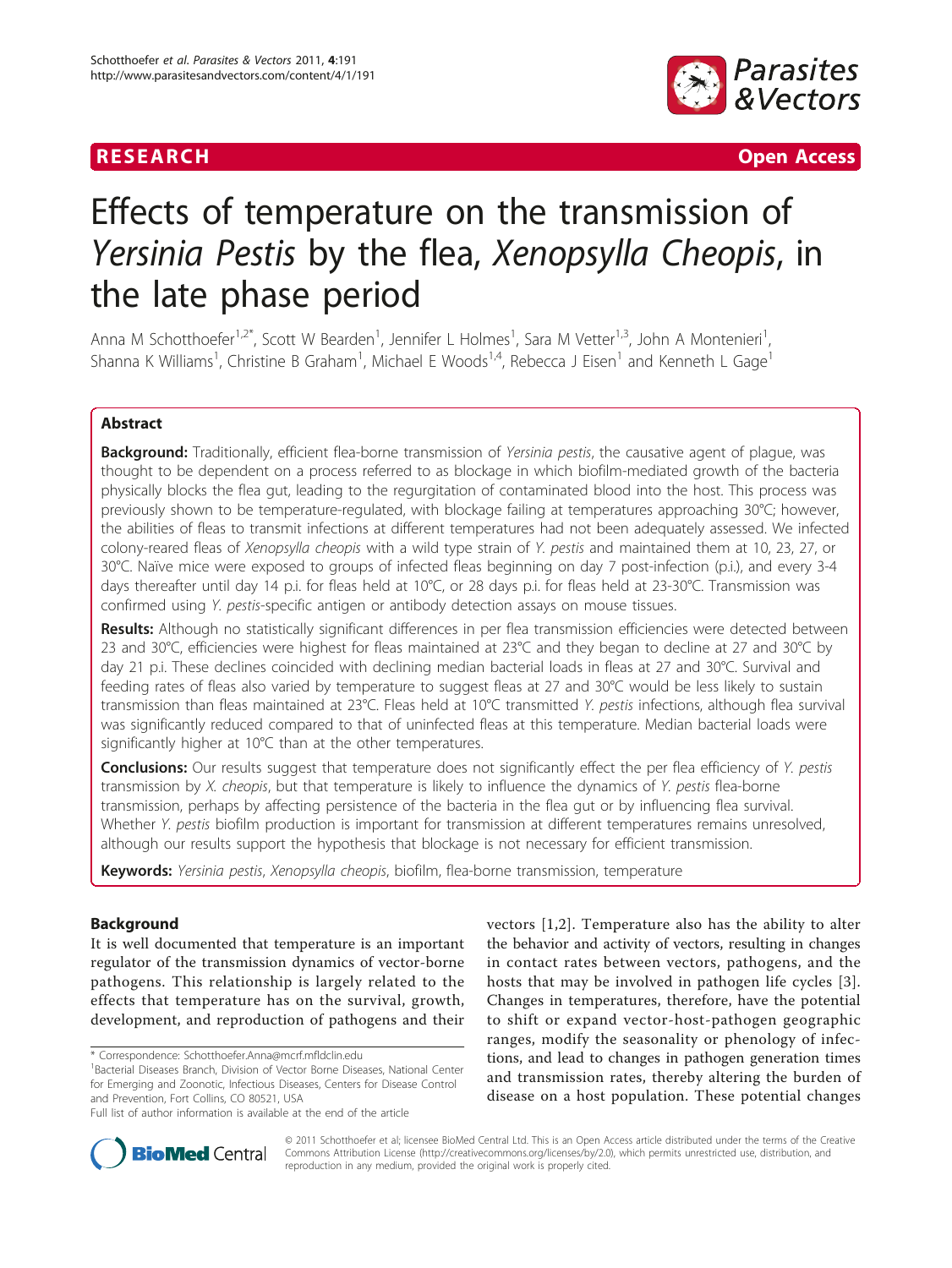are of particular concern with regard to the predictions of climate change and its effects on vector-borne diseases [[4,5\]](#page-9-0).

Yersinia pestis, the causative agent of plague, is a Gram-negative bacterium that infects primarily rodents, but which may also infect a wide array of other mammalian hosts, including humans. Fleas are employed by the pathogen as vectors, and the majority of transmission events are believed to occur through flea bites [[6](#page-9-0)]. Thus, the success of the bacterium depends, in part, on its ability to adapt and quickly respond to the disparate temperature environments encountered in the mammalian and flea hosts [[7](#page-9-0)]. Success within the flea, specifically, appears to be linked to the ability of Y. pestis to rapidly form a biofilm that is based on the synthesis of an extracellular polysaccharide matrix once inside the flea gut lumen [[8\]](#page-9-0). The production of a biofilm creates large aggregates of Y. pestis, which presumably are not easily removed from the flea's gut via defecation, and attachment and growth of the biofilm on the surfaces of the proventriculus, a valve that connects the esophagus to the midgut, act to plug the gut lumen, in a condition referred to as blockage. Blockage impedes the ability of the flea to ingest subsequent blood meals, forcing any blood taken up to be regurgitated back into the host. It is believed that this action associated with attempted feedings causes some of the bacteria to be dislodged from the biofilm and injected into the host with the blood [[8-10](#page-9-0)]. Transmission by blocked fleas is the mechanism most frequently recognized as an integral, and possibly essential, component of efficient flea-borne transmission [[8\]](#page-9-0).

Evidence suggests that the blockage mechanism of flea transmission is mediated by temperature. The ability of the bacteria to colonize the proventriculus and cause blockage in the flea is dependent on the hemin storage locus (hms) gene complex [[11](#page-9-0),[12](#page-9-0)], and appears to be optimized around 20-26°C [[10](#page-9-0)], the temperature range that would be typical of the flea gut environment in the nests and burrows of rodents in many situations [[13,14](#page-9-0)]. As temperature increases from 26°C, the ability for Y. pestis to cause blockage declines and fails and 30°C [\[15](#page-9-0)], and hms proteins are degraded circa 37°C, the body temperature of the mammalian host [[10](#page-9-0),[16](#page-9-0)]. Such observations suggest that biofilm production and flea-borne transmission of Y. pestis will decline with rising environmental temperatures, and previous investigations have, in part, supported these predictions. Kartman and Prince [\[17](#page-9-0)] reported that fleas held at 20°C had the potential to transmit an average of 1.75 new infections to naïve mice, in contrast to fleas held at 30°C, which only infected on average 0.56 mice. Kartman [[18](#page-9-0)] also observed a more rapid loss of Y. pestis infections in fleas held at 29.5°C compared to fleas at 23.5°C.

The effect of temperature on the transmission potential of fleas has been used to explain the variation in seasonal and regional patterns of plague outbreaks. In particular, the dynamics of Y. pestis outbreaks in endemic areas typically show a seasonal pattern, with trends of increasing cases being reported as conditions become warmer and more humid, followed by sharp declines in cases once temperatures exceed about 27.5°C and humidity decreases [[19](#page-9-0)-[23\]](#page-9-0). Thus, the declines in cases during seasonal periods of hot weather may be attributed to the poorer flea transmission efficiency associated with reduced hms-mediated biofilm production and flea blockage at high temperatures [\[10,15,24](#page-9-0)]. However, a recent examination of the effects of temperature on the transmission efficiency of fleas during the early-phase period between 1-4 days post-infection (p.i.), sensu [\[25](#page-9-0)], found that Xenopsylla cheopis, the Oriental rat flea, held at 30°C transmitted Y. pestis just as efficiently to naïve mice as fleas held at 23°C [[26](#page-9-0)]. Nonetheless, those results do not rule out the possibility that the negative effects of high temperatures predicted for flea transmission efficiency occur during the post-early phase period, when biofilm production and blockage formation is expected to be important (e.g., 12-18 days p.i., [[20](#page-9-0),[27](#page-9-0)-[29](#page-9-0)]). The primary aim of the current study, therefore, was to explore the effects of warming temperatures on the transmission of Y. pestis by X. cheopis fleas in the post-early-phase period (referred to here as late phase), between days 7 and 28 p.i. We also continued to examine the effect of a cold temperature (10°C) on flea transmission to determine if the absence of transmission observed during the early-phase period by Schotthoefer et al. [[26\]](#page-9-0) was an indication of a loss of vector competence by  $X$ . *cheopis* fleas at this low temperature or a delay in acquiring competence.

# Results

# Effects of temperature on flea transmission efficiencies

None of the fleas maintained at our three high temperatures (23, 27 and 30°C) and used in our challenges transmitted infections on day 7 p.i.; however, after this time point, fleas at these temperatures were able to transmit infections through to days 21 or 28 p.i. (Table [1\)](#page-2-0). Our observed per flea transmission efficiencies were highest at 23°C. At this temperature, fleas consistently transmitted at per flea efficiencies greater than 12% until day 28 p.i., when the efficiency dropped to about 4% (Table [1](#page-2-0)). In comparison, transmission efficiencies were low for fleas maintained at 27°C until they rose to 15.4 and 13.5% on days 17 and 21 days p.i., respectively. The per flea transmission efficiencies observed at 30°C were highest on day 10 p.i. and gradually declined thereafter (Table [1\)](#page-2-0). Despite the trend that per flea efficiencies were higher at 23 than at 27 and 30°C, the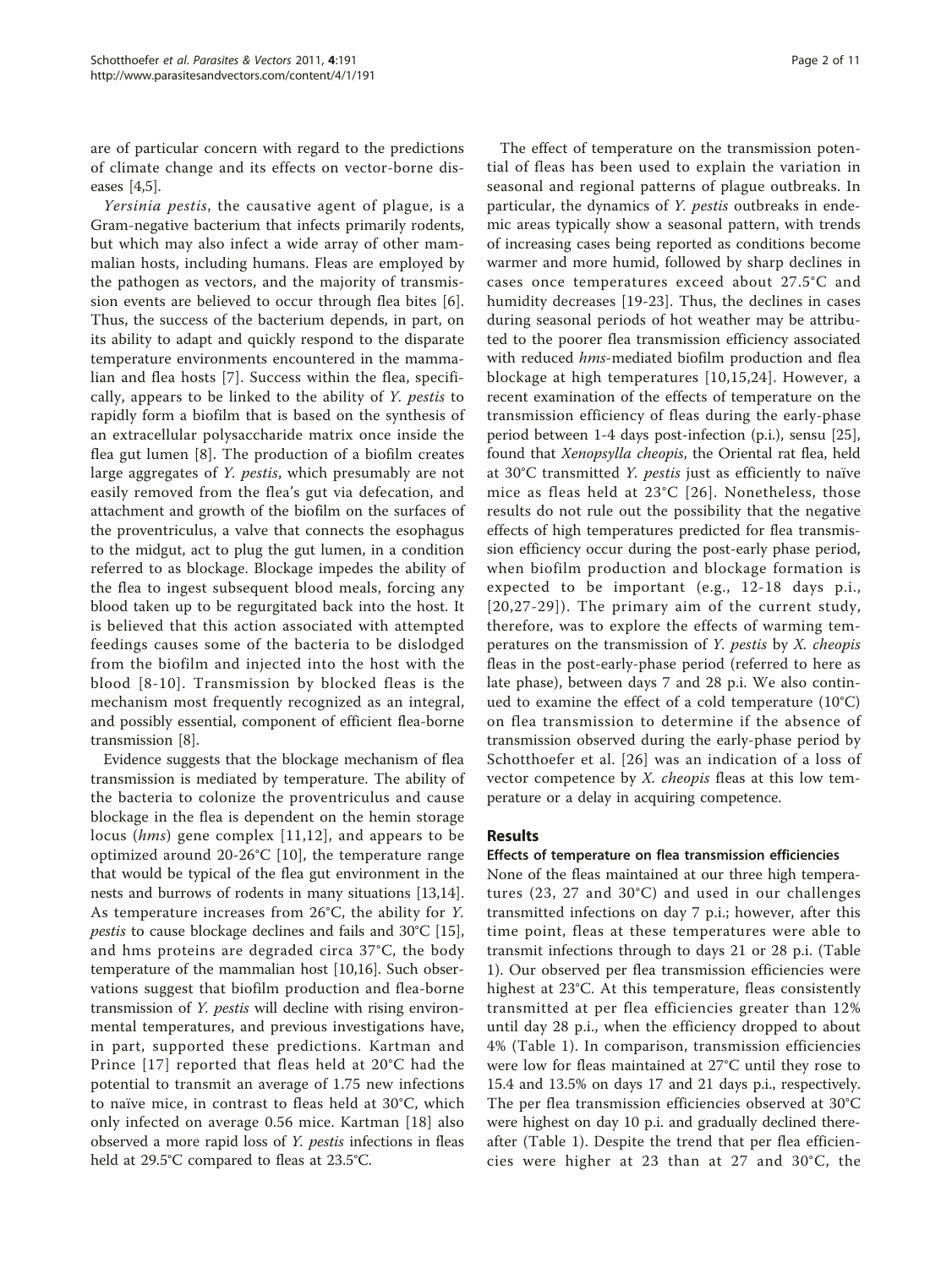| Temp<br>$(^{\circ}C)$ | Days<br>p.i. | <b>Flea infection</b><br>prevalence (%) | Average no. fed, infected fleas per mouse<br>(total in treatment group) | No. of mice infected<br>(exposed) | Percent per flea transmission<br>efficiency (95% CI) |
|-----------------------|--------------|-----------------------------------------|-------------------------------------------------------------------------|-----------------------------------|------------------------------------------------------|
| 10 <sup>°</sup>       | 7            | 100                                     | 5.0(35)                                                                 | 3(7)                              | 9.81 (2.74, 25.74)                                   |
|                       | 10           | 97.1                                    | 5.8 (35)                                                                | 1(6)                              | 2.75 (0.17, 12.75)                                   |
|                       | 14           | 75.9                                    | 6.8(54)                                                                 | 3(8)                              | 6.31 (1.75, 16.31)                                   |
| 23                    | 7            | 88.6                                    | 6.3(44)                                                                 | 0(7)                              | 0(0, 6.60)                                           |
|                       | 10           | 95.2                                    | 6.0(42)                                                                 | 4(7)                              | 12.48 (4.33, 30.48)                                  |
|                       | 14           | 92.3                                    | 5.6(39)                                                                 | 4(7)                              | 14.11 (4.73, 34.11)                                  |
|                       | 17           | 100                                     | 4.3(30)                                                                 | 4(7)                              | 17.42 (6.04, 37.42)                                  |
|                       | 21           | 94.1                                    | 4.9(34)                                                                 | 5(7)                              | 21.77 (8.67, 48.81)                                  |
|                       | 28           | 79.2                                    | 4.0(24)                                                                 | 1(6)                              | 4.27 (0.25, 20.27)                                   |
| 27                    | 7            | 98.1                                    | 6.5(52)                                                                 | 0(8)                              | 0(0, 5.80)                                           |
|                       | 10           | 96.9                                    | 4.6(32)                                                                 | 2(7)                              | 7.04 (1.30, 23.02)                                   |
|                       | 14           | 92.3                                    | 5.6(39)                                                                 | 1(7)                              | 2.52 (0.15, 11.93)                                   |
|                       | 17           | 85.7                                    | 4.0(28)                                                                 | 3(7)                              | 15.41 (4.03, 44.01)                                  |
|                       | 21           | 83.8                                    | 5.3(37)                                                                 | 4(7)                              | 13.50 (4.75, 31.81)                                  |
|                       | 28           | 61.9                                    | 5.3(21)                                                                 | 0(4)                              | 0(0, 11.67)                                          |
| 30                    | 7            | 95.0                                    | 5.6 (39)                                                                | 0(7)                              | 0(0, 7.46)                                           |
|                       | 10           | 100                                     | 5.3(37)                                                                 | 3(7)                              | 9.47 (2.64, 25.19)                                   |
|                       | 14           | 95.4                                    | 6.1(43)                                                                 | 3(7)                              | 8.30 (2.32, 22.62)                                   |
|                       | 17           | 100                                     | 4.1 (29)                                                                | 2(7)                              | 7.67 (1.42, 24.58)                                   |
|                       | 21           | 93.3                                    | 5.0(30)                                                                 | 0(6)                              | 0(0, 9.03)                                           |
|                       | 28           | 91.2                                    | 6.8(34)                                                                 | 1(5)                              | 2.72 (0.18, 12.69)                                   |

<span id="page-2-0"></span>Table 1 Transmission efficiencies of infected fleas held at different experimental temperatures during the late phase period

likelihood of a mouse becoming infected was not significantly associated with the temperature at which fleas were held ( $\chi^2$  = 2.9, df = 3, p = 0.41).

#### Effects of temperature on Y. pestis infections in fleas

Infection prevalences, bacterial loads, and flea feeding rates did not differ between male and female fleas maintained at different temperatures (data not shown); therefore, we did not consider this factor in our analyses. Prevalence of infection was influenced by temperature  $(\chi^2 = 6.8, df = 2, p = 0.034)$  and time point  $(\chi^2 = 24.0,$  $df = 5$ ,  $p = 0.0002$ ). Overall prevalences for 23, 27, and 30°C fleas were 91.9, 89.0, and 95.8%, respectively. Declining trends in prevalences were observed over time at 23 and 27°C; however, a significant decline over time was observed only at 27°C ( $\chi^2$  = 23.9, df = 5, p = 0.0002). Bacterial loads tended to be higher in fleas held at 23°C than in fleas held at 27 and 30°C (Figure [1\)](#page-3-0), although this association was not statistically significant  $(\chi^2 = 5.6, df = 2, p = 0.061)$ . Bacterial loads were related to time point ( $\chi^2$  = 22.8, df = 5, p = 0.0004) and were observed to decline over time in fleas held at 27 and 30° C (Figure [1](#page-3-0)).

Although the proportions of fleas that successfully took blood meals when exposed to mice in challenge feeds did not vary significantly across temperatures  $(\chi^2)$  $= 0.5$ , df  $= 2$ ,  $p = 0.78$ ), they were significantly different across time points at 23°C ( $\chi^2$  = 12.0, df = 5, p = 0.035) and 27°C ( $\chi^2$  = 11.6, df = 5, p = 0.040), but not at 30°C  $(\chi^2 = 10.5, df = 5, p = 0.063)$ . Feeding rates declined with time at 23 and 27°C with overall feeding rates averaging 64.8% on day 7 p.i. and 46.9% on day 28 p.i. for these temperatures. Fleas maintained at 30°C, had average feeding rates of 55.7% on day 7 p.i. and 68.0% on day 28 p.i.

#### Effects of temperature on flea survival

The proportions of fleas surviving between time points was significantly lower at 27°C compared to 23°C (t value =  $-2.1$ , df = 1, p = 0.034) (Figure [2A](#page-4-0)) and lower on days 14, 21, and 24 p.i. than on day 3 p.i. (all  $p \le$ 0.036). On day 3 p.i., 84.0% of the fleas maintained at 23°C had survived since obtaining the infectious blood meal on day 0, whereas only 78.7 and 79.4% of the fleas at 27 and 30°C, respectively, had survived. Survival between days 17 and 21 p.i., had declined to 71.2, 67.2, and 68.0% for 23, 27, and 30°C, respectively.

#### Predictors of Y. pestis transmission

A stepwise logistic regression analysis incorporating all temperature and time point data identified time point  $(\chi^2 = 12.8, df = 5, p = 0.026)$  and feeding by at least one flea that harbored at least 10<sup>6</sup> bacteria ( $\chi^2$  = 4.01, df = 1,  $p = 0.045$ ) as predictive of *Y. pestis* transmission to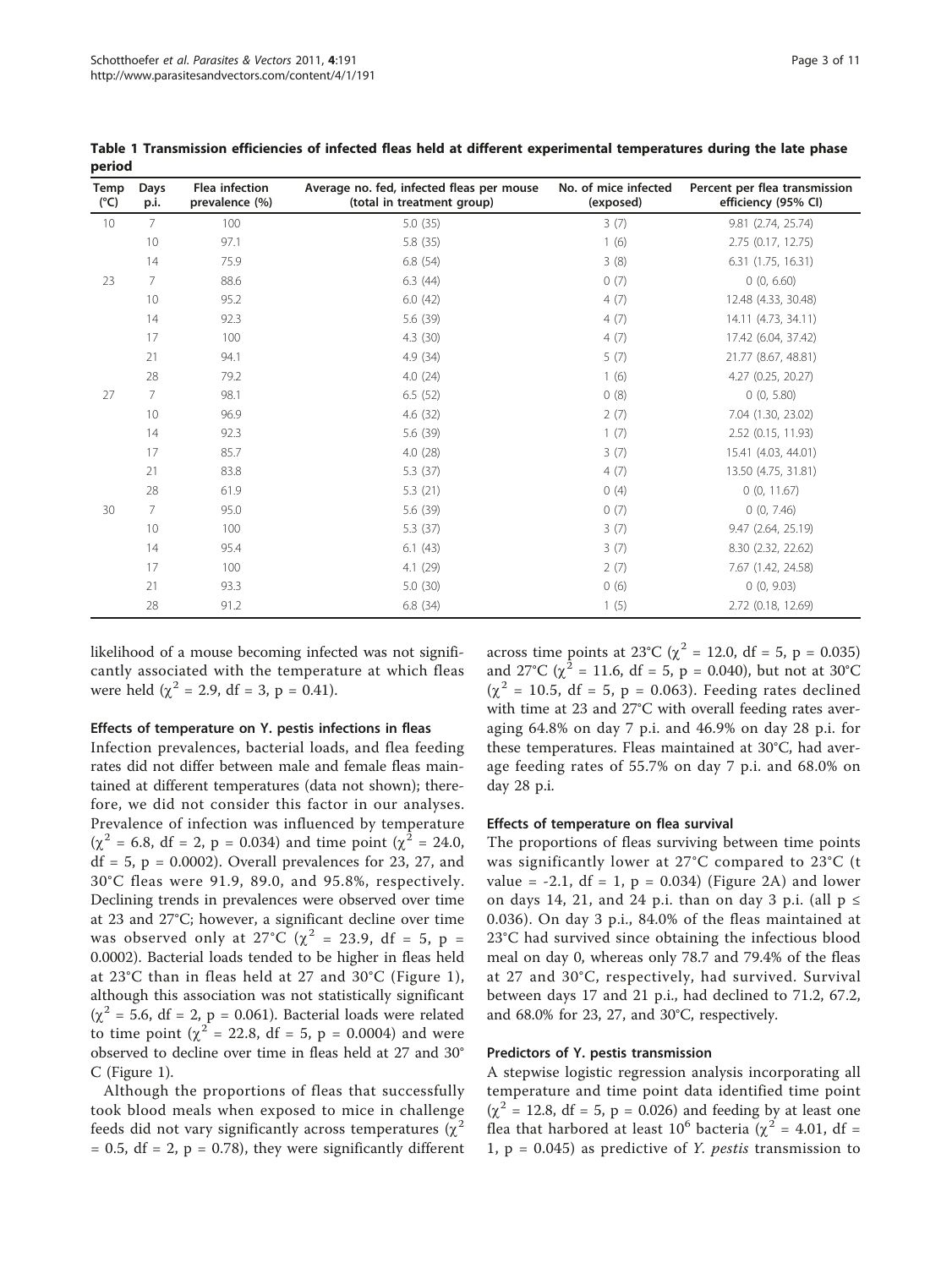<span id="page-3-0"></span>

naïve mice. Transmission to mice on day 7 p.i. had a lower probability, whereas the probabilities of transmission on days 17 and 21 p.i were elevated. Mice that were fed on by at least one flea with  $10<sup>6</sup>$  bacteria were 2.33 (95% CI: 1.019 - 5.33) times more likely to become infected than mice not fed on by such fleas.

#### Transmission of Y. pestis by fleas held at 10°C

Fleas maintained at 10°C, were able to transmit Y. pestis to naïve mice on all the days examined in our current study. The per flea transmission efficiencies observed at this temperature were comparable to those observed for 27 and 30°C during the late phase period (Table [1\)](#page-2-0). The bacterial loads in these fleas were maintained on average at a log higher concentration than in the fleas at the three higher temperatures (Figure 1). However, prevalence of infection in the fleas held at 10°C dropped from 100% on day 7 p.i. to 75.9% on day 14 p.i. Feeding rates were not significantly different across time points for the 10°C fleas ( $\chi^2$  = 4.7, df = 2, p = 0.093). The proportions of fleas surviving between time periods were significantly lower at 10°C compared to the fleas at higher

temperatures ( $\chi^2$  = 459.2, df = 3, p < 0.0001; Figure [2A](#page-4-0)). In examining the effect of Y. pestis infection on flea survival in a separate experiment, we determined that the poor survival was probably due to infection and not simply the cold temperature; fleas infected with Y. pestis had higher mortality rates than uninfected fleas at 10°C (t value = 3.4, df = 1,  $p = 0.042$ ), (Figure [2B](#page-4-0)). Specifically, infected fleas at days 7, 10, and 14 p.i. were less likely to survive between time periods than uninfected fleas (all  $ps < 0.0001$ ).

#### **Discussion**

### Effects of high temperatures on Y. pestis transmission

Temperature has long been associated with human and animal plague outbreaks [[4,20,30](#page-9-0)]. Most seasonal outbreaks occur when temperatures range between 24 and 27°C, and declines in the numbers of cases have generally been reported when temperatures exceed a threshold temperature around 27.5°C [[20](#page-9-0)-[23](#page-9-0),[31](#page-9-0)]. A poor ability of fleas to become blocked, and therefore, transmit infections at high temperatures has been hypothesized as an explanation for these declines [\[10](#page-9-0),[15,18,24](#page-9-0)].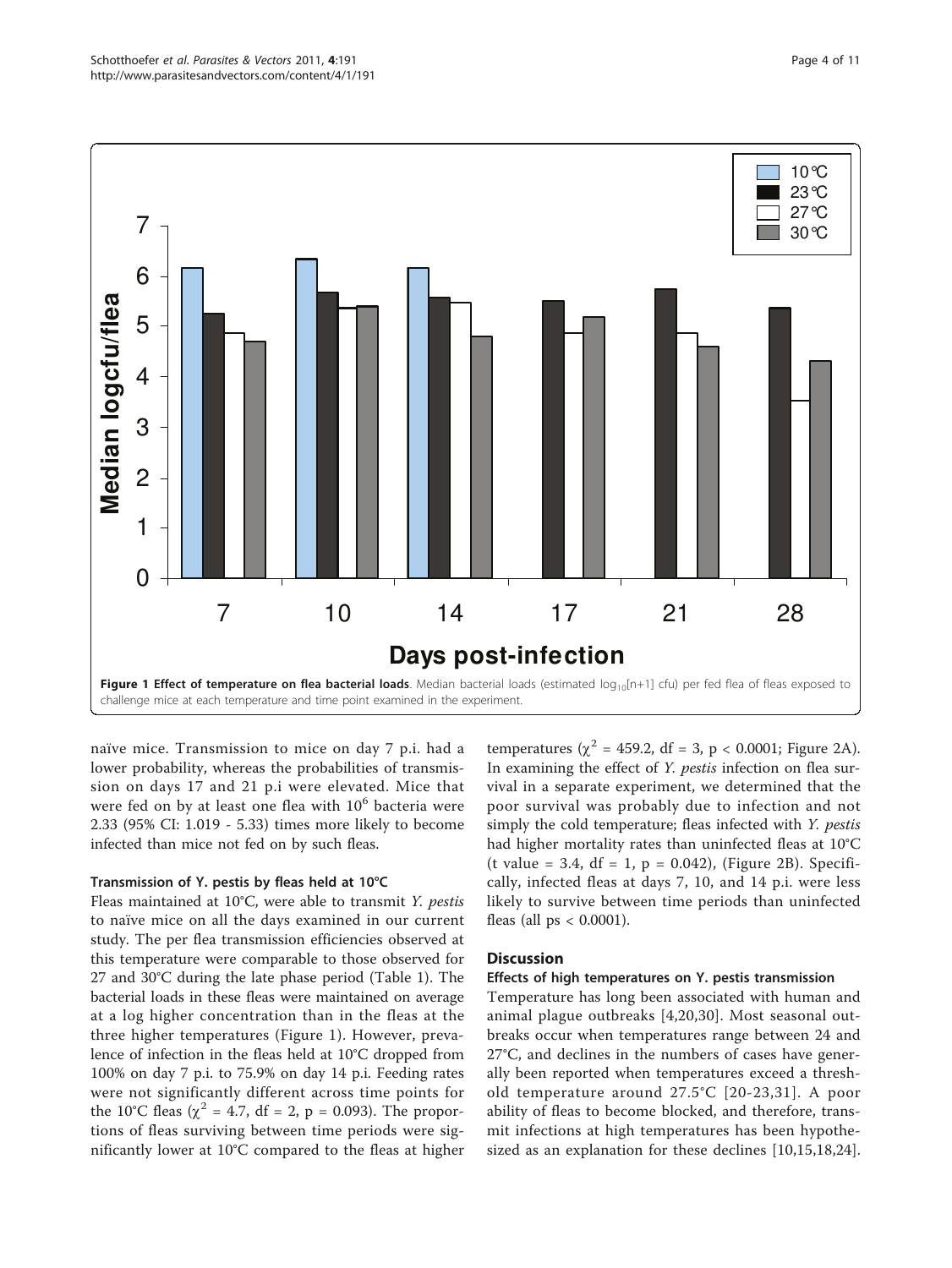The results from our experimental study partially contradict these predictions because the differences in per flea transmission efficiencies were not statistically significant between 23 and 30°C. In fact, fleas held at 27 and 30°C were reliable transmitters of Y. pestis out to at least day 17 p.i., and were still capable of transmitting Y. pestis at 21 and 28 days p.i., respectively, even in the

absence of blockage. However, we did observe lower

transmission efficiencies and flea survival and bacterial loads that declined with time in fleas maintained at 27 and 30°C, suggesting that plague outbreaks would be terminated or at least be of shorter duration at temperatures of 27 and 30°C, as predicted. This was in contrast to fleas held at 23°C which were able to maintain high average per flea transmission efficiencies through day 21 p.i.

<span id="page-4-0"></span>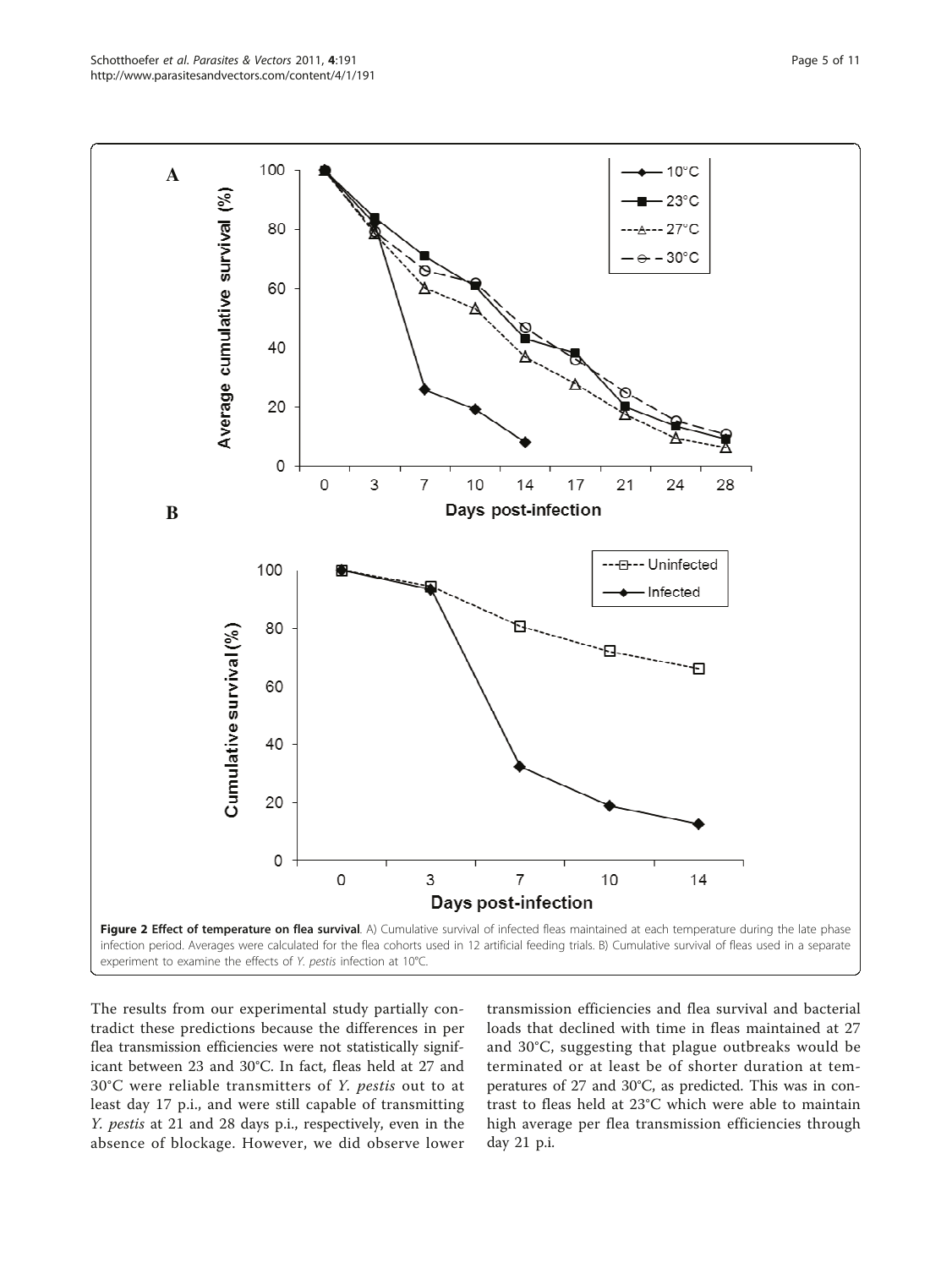The ability for the 23°C fleas to sustain high transmission efficiencies may have been related to their ability to maintain high bacterial loads throughout the late phase period. We found that Y. pestis transmission was positively associated with mice that were fed on by at least one flea with a bacterial load of at least  $10^6$ , and fleas held at 23°C were generally able to retain such high loads longer than fleas held at 27 and 30°C (Figure [1](#page-3-0)). The ability of *X. cheopis* to maintain high bacterial loads for long periods of time has been previously observed, and has been suggested as a factor contributing to its success as a vector of *Y. pestis*, possibly because fleas with higher bacterial loads are more likely to become blocked [\[27,32-34\]](#page-9-0). It should be noted, however, that the early-phase experiments conducted to date have failed to demonstrate a relationship between bacterial load and transmission success [\[25,26,35](#page-9-0)-[37\]](#page-9-0). Even in the present study, although mice that became infected were on average fed on by fleas with higher bacterial loads than mice that did not become infected, a flea group with a summed bacterial load as low as  $10^{4.64}$  was able to transmit an infection, and 13 of our 44 (29.5%) transmission events occurred by flea groups that did not include a flea harboring at least  $10<sup>6</sup>$  bacteria. Moreover, 50 of the 81 (61.7%) flea groups that did contain at least one flea with greater than  $10<sup>6</sup>$  bacteria failed to transmit Y. pestis. Therefore, although mice that became infected were likely to have been fed on by fleas with high bacterial loads, a high flea bacterial load alone was not sufficient for transmission.

The location of bacteria in the flea gut is another factor that may help explain the differences observed in the transmission efficiencies between 23°C and the two higher temperatures. Colonization of the proventriculus by Y. pestis and the subsequent production of biofilm by this bacterium have often been cited as necessary for efficient plague transmission because these steps are thought to be prerequisites for blockage [[9,27,38\]](#page-9-0). Y. pestis is known to readily colonize the proventriculus and cause blockage in X. cheopis at temperatures around  $23^{\circ}$ C [[15,27](#page-9-0)]. The ability to cause blockage, however, is lost as temperatures approach 30°C [[15](#page-9-0),[18](#page-9-0)]. It is not clear if the ability for Y. pestis to colonize the proventriculus also wanes at 30°C [but see 18], although fleas at 30°C are able to maintain large bacterial masses in their midguts [\[15](#page-9-0)]. In addition, temperature-mediated regulation of the hms genes, which are required for blockage [[38\]](#page-9-0), occurs at the posttranscriptional level, with Y. pestis colonies displaying some ability to store hemin, the phenotype often used to assess hms activity in vitro, at temperatures as high as 35°C [\[16](#page-9-0)]. Therefore, it is quite likely that *hms*-mediated biofilm production was not completely inactivated in our study, possibly explaining the ability of fleas held at 27 and 30°C to transmit infections, although the higher transmission efficiencies observed at 23°C may have been related to more bacteria becoming established in the proventriculus than at 27 and 30°C. Future studies should examine whether Y. pestis growth occurs in the proventriculus and midgut at 23°C, but primarily occurs only in the midgut in fleas at 30°C, and if colonization of the proventriculus, but not necessarily blockage, of the flea gut is associated with transmission. Moreover, the role of hms-mediated biofilm production in transmission at different temperatures remains unresolved.

It is unclear what would explain the lack of transmission by fleas held at 23, 27, or 30°C on day 7 p.i., given that fleas at these temperatures transmitted Y. pestis to naïve mice during the early-phase period of infection (1- 4 days, p.i.) [[26](#page-9-0)], as well as on later days p.i. in this study, but the observation may also relate to the pattern of growth of Y. pestis in the flea gut. Although bacterial masses may begin to form in the proventriculus and esophagus of a flea within the first few days of infection [[39](#page-9-0),[40\]](#page-9-0), complete blockage is not typically observed in X. cheopis until 12-18 days p.i. [[20,27](#page-9-0),[29,41\]](#page-9-0). Day 7 p.i. represents a time point between early-phase and later periods when bacterial masses may be forming in the flea gut, but have not yet reached sufficient mass to disrupt passage of blood to the midgut. Of note, also is the observation that in our experiment, day 7 p.i. fleas represented the first cohort of fleas used in challenge feeds after having their first non-infectious maintenance blood meal on day 3 p.i. It may be that ingestion of a non-infectious blood meal during the period when bacterial masses were just beginning to form (e.g., on day 3 p.i.) acted to flush some of the bacteria from the flea gut or displaced them further back in the midgut, such that bacteria were not as readily regurgitated into mice while they fed on day 7 p.i. Over time, although the total population density of bacteria residing in the flea may be lower, the bacterial masses associated with developing Y. pestis colonies and the biofilm they produce may become more persistent and available for transmission during subsequent flea feeding events.

#### Effects of 10°C on Y. pestis transmission

Although we reported in an earlier study that X. cheopis fleas maintained at  $10^{\circ}$ C were unable to transmit *Y. pes*tis infections to mice during the early-phase period [\[26](#page-9-0)], fleas maintained at this temperature were able to transmit *Y. pestis* in the late phase period in our present study, which is consistent with reports by Kartman and Prince [[17\]](#page-9-0). However, our collective observations suggest that Y. pestis may behave differently in fleas held under cold environmental conditions. In addition to a delay in the ability to transmit Y. pestis, bacterial loads were consistently higher in fleas maintained at 10°C compared to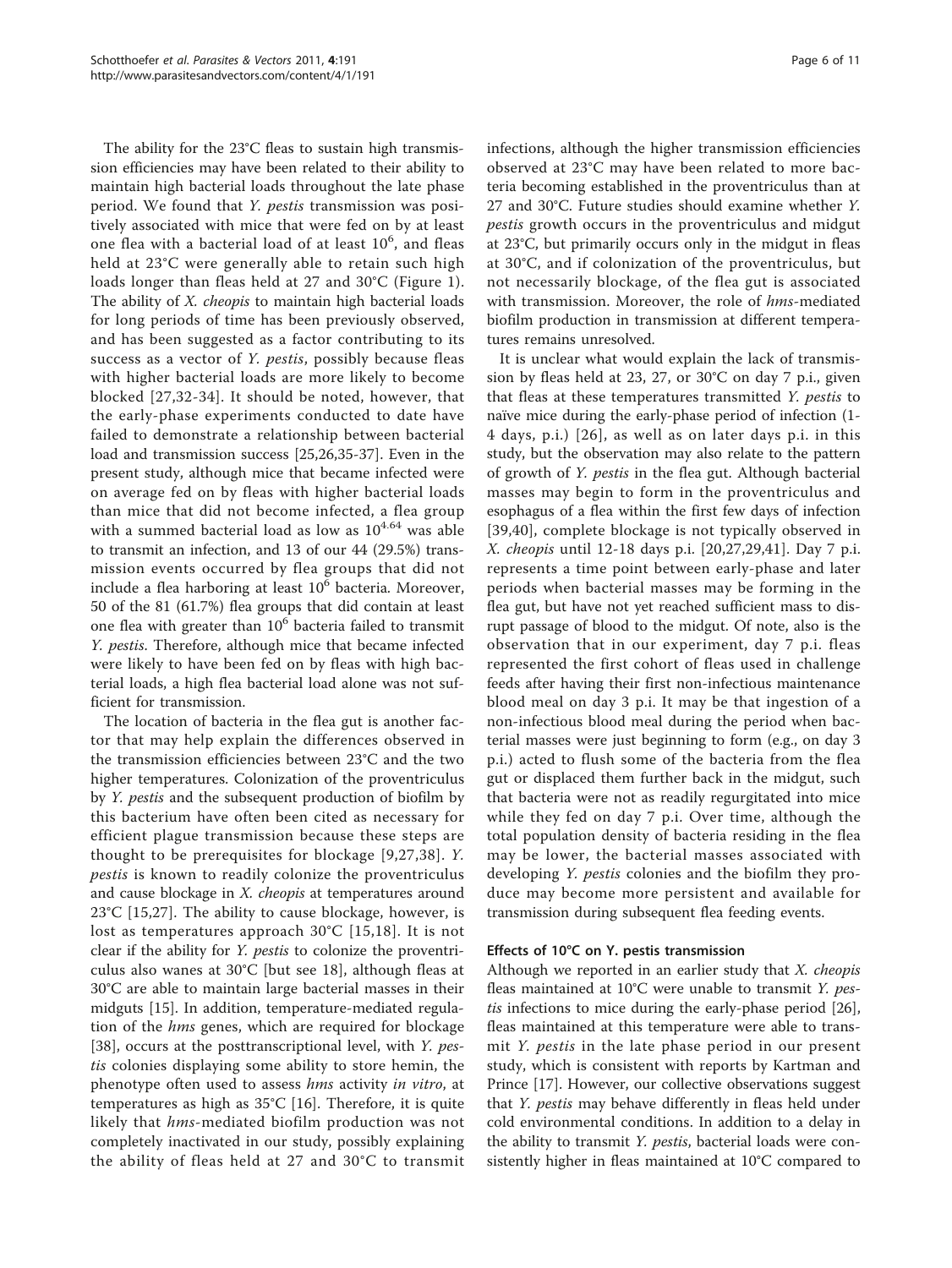those held at the three warmer temperatures, and these heavy infections at 10°C clearly had a detrimental effect on flea survival, with only about 10% of infected fleas surviving to day 14 p.i. versus about 67% of uninfected fleas. Of interest, also is the observation that both the first transmission event and high flea mortality occurred only after fleas were offered their first maintenance feed on day 3 p.i., suggesting that transmission and mortality were dependent upon obtaining another blood meal following infection.

The differences observed at 10°C may relate to differences in the expression of Y. pestis genes at cold versus warm temperatures [\[42](#page-9-0)], and to changes in lipopolysaccharide (LPS) structure that occur at cold temperatures [[42-](#page-9-0)[45](#page-10-0)]. For instance, it is possible that the upregulation of hms and the yersina murine toxin  $(\gamma m t)$  gene, which is necessary for Y. pestis survival in the flea gut, allows for the extensive bacterial growth observed in the flea at 10°C [\[42](#page-9-0)]. It is also possible that the LPS and extracellular matrix that forms at low temperatures may be more resistant to digestion, thus decreasing the chances that bacteria will be dislodged and transmitted during the early-phase period. However, if components of the host blood meal act to digest the Y. pestis biofilm (e.g., [\[46](#page-10-0)]) then over time, the biofilm may begin to break-up, providing aggregates that may be subsequently transmitted or defecated. Larger aggregates may become dislodged when bacterial loads are exceptionally high and interfere with the ability of fleas to digest blood or defecate, causing the high mortality observed at 10°C. It is also possible that components of the biofilm are directly more toxic to fleas at 10°C [[15\]](#page-9-0).

# General implications for plague transmission

Although we have demonstrated that the ability of X. choepis fleas to transmit Y. pestis is not significantly impaired by high temperatures, our overall results suggest that plague outbreaks would be less likely to be maintained at 27 and 30°C than at 23°C. Bacterial loads declined in the fleas held at 27 and 30°C and fleas held at 27°C experienced higher mortality than fleas at 23°C. It is unclear if these deficiencies in the fleas at the higher temperatures can help explain the declines in human and animal cases of plague observed during hot weather. It is possible that flea survival is simply compromised during hot, dry weather [[1](#page-9-0),[18](#page-9-0),[21](#page-9-0),[33](#page-9-0)]. Fleas expend more energy at higher temperatures [\[47\]](#page-10-0), and therefore, may be more susceptible to starvation or dehydration under such conditions, such that flea densities and flea-host contact rates are not sufficient to sustain epizootic activity. Flea physiological responses at different temperatures, in addition to the *Y. pestis* responses we've discussed, are also likely to play important roles in the abilities of fleas to maintain or clear Y. pestis infections. Moreover, the fed status of the flea and the source of blood meal are other factors that may contribute to the energy demands and survival of fleas, as well as the maintenance of Y. pestis infections [[46](#page-10-0)-[48](#page-10-0)]. To better understand plague transmission dynamics, a shift in focus on the effects of temperature on these flea-related factors rather than on blockage in the flea may be warranted given our results and recent modeling efforts that have demonstrated the potential significance of unblocked fleas in driving plague dynamics [[49](#page-10-0)].

# Conclusions

Our results emphasize the conclusions that have been made by previous investigators that flea-borne transmission of plague relates to several factors that have been described in the context of the vectorial capacity model: the likelihood of fleas becoming infectious, the ability of fleas to transmit infections once infectious, and the longevity of fleas once infectious [[41](#page-9-0),[50](#page-10-0)-[52](#page-10-0)]. Another factor that is likely important is the ability of fleas to retain infections [\[37](#page-9-0)[,46](#page-10-0)]. We have shown here that temperature has the potential to modify all of these factors, but that high temperatures alone do not appear to significantly impair the ability of fleas to transmit Y. pestis infections. Our work does, however, question how we define an infectious flea.

In their seminal work, Bacot and Martin [\[9](#page-9-0)] described flea infectiousness as it related to the formation of proventricular blockage by Y. pestis. Their flea blockage model, subsequently, came to dominate the transmission experiments that followed, even though these authors stressed that partially blocked fleas might also be efficient transmitters and would survive longer than blocked fleas and, thus, would have more opportunities to transmit plague to their rodent hosts [[53](#page-10-0)]. In recent years, evidence has accumulated that supports the concept that partially blocked or unblocked fleas are capable of efficiently transmitting Y. pestis under certain conditions. In particular, the demonstration that fleas may become infectious within 24 hours or less following ingestion of an infected blood meal in the early-phase transmission studies by Eisen and others [[25,26,35,36](#page-9-0)[,54](#page-10-0)] strongly challenges the assumption that blocked fleas are necessary for efficient transmission. Observing efficient transmission of Y. pestis by fleas maintained at 30°C, a temperature in which blockage is not expected [[15](#page-9-0),[24\]](#page-9-0), in the current study raises additional questions regarding the requirement for blockage. The mechanism by which unblocked fleas transmit infections is unclear, but may involve a similar process to that described for blocked fleas in that bacteria get dislodged from a bacterial mass and injected into a host with regurgitated blood; whether this process is more likely if the bacteria have colonized the proventriculus,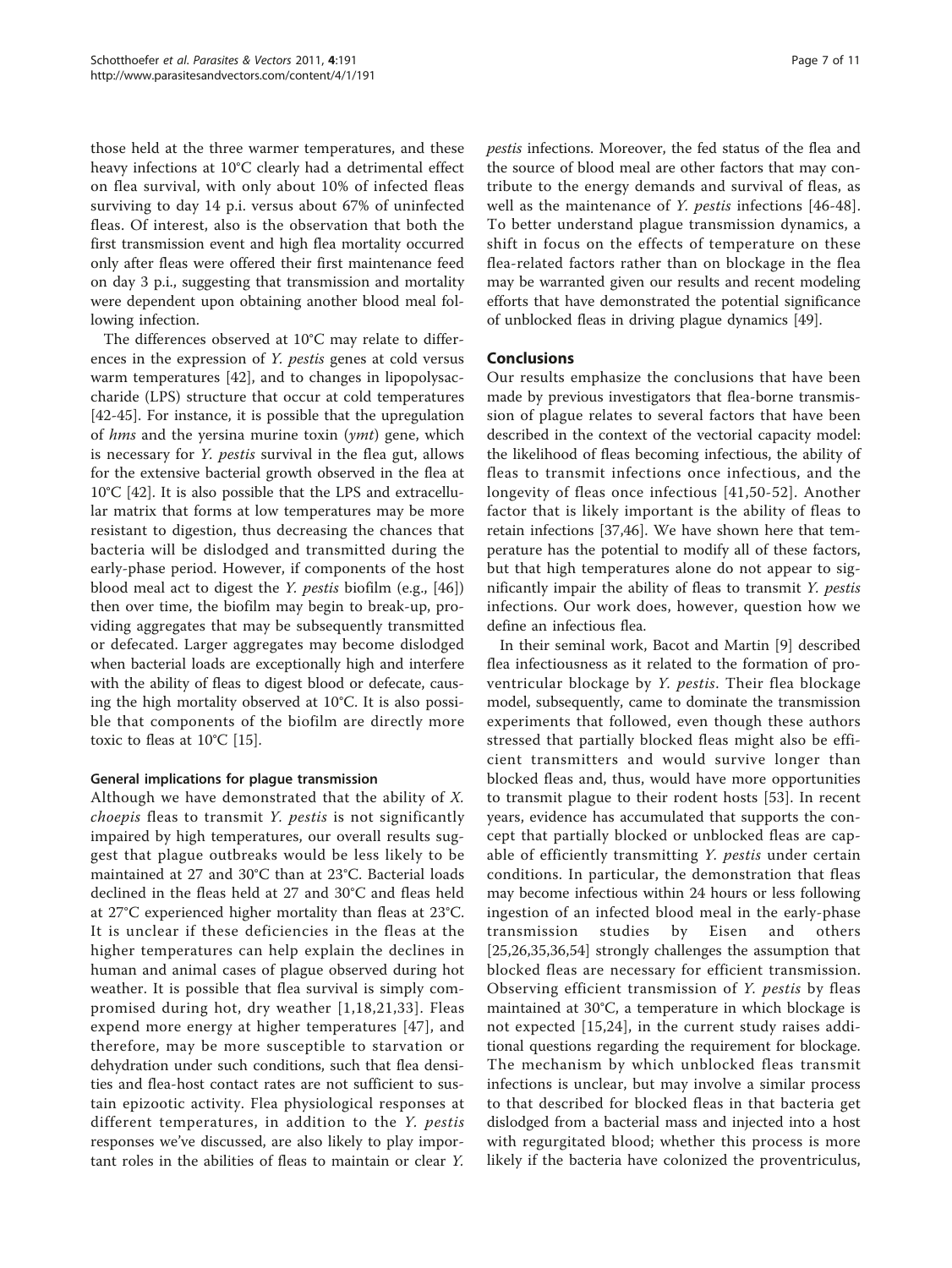and how temperature may influence this colonization, remains unanswered.

In conclusion, our results suggest that what defines a flea as an efficient transmitter of plague should be reexamined and that the regulation of biofilm production in the flea under varying environmental conditions should be further studied to understand how transmission efficiency depends on this process. Such studies would improve our ability to adequately assess and make predictions regarding the effects of climate change on Y. pestis' life cycle and transmission dynamics.

# Methods

#### Infection of fleas

Methods for infecting fleas, confirming transmission of Y. pestis from fleas to naïve, 6-wk-old female Swiss Webster (SW) or SW/CD-1 hybrid outbred mice, quantifying bacterial loads in fleas, and evaluating vector competency were similar to those described by Eisen et al. [[25\]](#page-9-0) and Schotthoefer et al. [[26\]](#page-9-0). Briefly, male and female adult fleas of mixed ages were randomly removed from an established colony of X. cheopis and starved for 4-7 days at 23°C. Twenty-four hours prior to being offered an infectious blood meal, fleas were randomly assigned to one of the four temperature treatment groups: 10, 23, 27, or 30°C, placed in glass bell jars in which the relative humidity was maintained around 85% with a saturated potassium chloride solution [[55\]](#page-10-0), and put into incubators (Model 3960 Forma Environmental Chamber, Thermo Scientific, Asheville, NC) set at the corresponding temperatures.

An artificial feeding system, previously described [\[25](#page-9-0)] and the fully virulent Y. pestis strain, CO963188 [[25,26,35,36,](#page-9-0)[54\]](#page-10-0) were used in the current study to infect fleas. On day 0, fleas were removed from incubators and placed in artificial feeders containing on average  $(\pm 1 \text{ s.})$ d.)  $1.69 \times 10^9$  ( $\pm 1.729 \times 10^9$ ) colony-forming units (cfu)/ml of Y. pestis CO9631880 in defibrinated Sprague-Dawley rat blood pre-warmed to 37°C. After 1 hr, fleas were removed from feeders and examined using light microscopy. Fleas that had red blood in their guts were identified as having fed and were considered infected and were placed back into incubators and maintained at their respective treatment temperatures; any fleas that did not take a potentially infectious blood meal were discarded.

#### Flea-borne transmission to naïve mice

To assess the transmission efficiency of fleas held at different temperatures in the late phase period, groups of 10 fleas each were removed from incubators and placed on anesthetized naïve mice at room temperature for 1 hr. At the three higher temperatures: 23, 27, 30°C,

transmission efficiency was assessed on days 7, 10, 14, 17, 21, and 28 post-infection (p.i.), but because of poor flea survival at 10°C, we were only able to test the efficiency at this temperature on days 7, 10, and 14 p.i. Following exposure to the naïve mice, the fed status and sex of each flea used in the challenges were determined, and they were placed individually in microcentrifuge tubes and stored at -70°C. The remaining surviving fleas not used for a given time point challenge were offered maintenance blood meals on naïve mice at room temperature for 1 hr, beginning on day 3 p.i. and every 3-4 days thereafter until the final time point, and then returned to the incubators. This was done to help promote survival of the fleas.

Mice used in the challenge feeds were subsequently held in separate filter-top cages, observed daily, and euthanized at the onset of symptoms considered indicative of Y. pestis-induced illness (e.g., slow response to stimuli, ruffled fur). Successful transmission was confirmed in these ill mice by Y. pestis anti-F1 antigen direct fluorescent antibody assays (DFA) of liver and spleen smears. Mice that did not display plague symptoms were euthanized on day 21 p.i., and the serum collected from their blood was tested for evidence of resolved infections using passive hemagglutination and inhibition tests (PHA/HI) for antibodies to  $Y$ . pestis F1 antigen [\[56\]](#page-10-0). A total of 1408 fleas from 12 artificial feeding events were used to obtain a minimum of 4 replicates (= challenged mice) for each temperature and time point. No detectable differences in transmission patterns were observed between SW and SW/CD-1 outbred mice or the fleas used from different artificial feeds (data not shown).

We did not attempt to quantify the proportion of blocked fleas in our study because we felt our attempts to determine the blockage status of fleas using microscopic examinations were too subjective. Moreover, blocked fleas have been observed to become unblocked during a feeding event [\[34,40](#page-9-0),[57](#page-10-0)], and partial blockages, which have been speculated to be as important in transmission as complete blockages [\[53\]](#page-10-0), would be difficult if not impossible to detect microscopically. Therefore, we were unable to determine if blocked fleas were associated with the transmission events we observed. However, we recorded the presence of fleas that appeared to be clearly blocked (e.g., presence of fresh blood only in or anterior to the proventriculus) infrequently during our study (<3%), such that we believe the majority of the fleas used in our study were probably unblocked fleas.

All animal procedures in our experiments were approved by the Division of Vector-Borne Infectious Diseases (Centers for Disease Control and Prevention) Institutional Animal Care and Use Committee.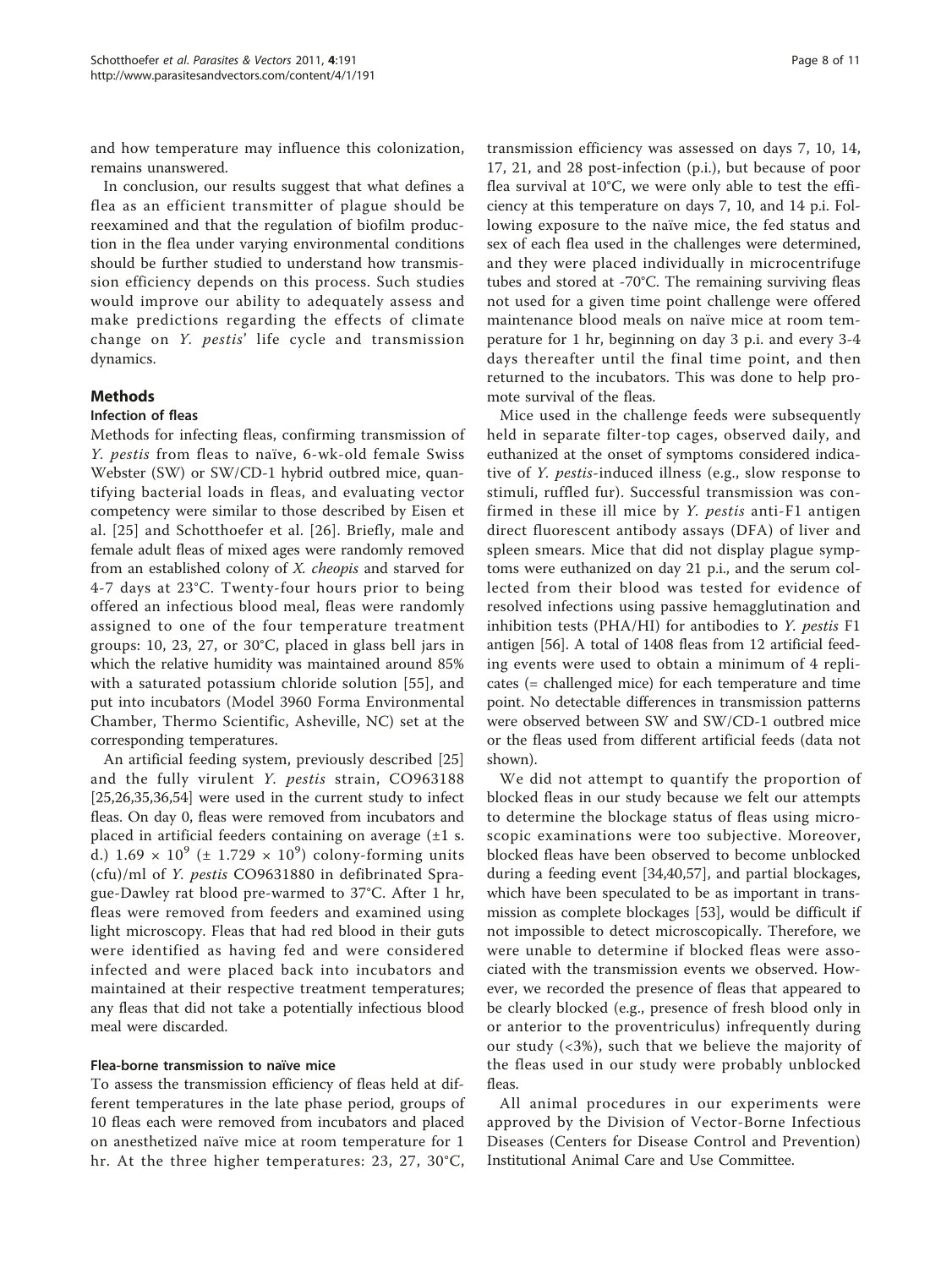# Survival of fleas

For each time point, counts of total live and dead fleas at each temperature were recorded. The surviving fleas not used in the challenge feeds, were offered a maintenance meal on naïve mice and returned to incubators as described above. More than 17,800 fleas were infected in 12 separate artificial feeding events in our experiment. All of these fleas were included in evaluating the effects of temperature and time on flea survival in our analyses.

# Estimation of flea infection prevalences and bacterial loads

The infection status and bacterial loads in the fed fleas used in challenge feedings were determined by grinding fleas in heart infusion broth (HIB) supplemented with 10% glycerol and performing serial dilutions of flea triturate, plated in duplicate on 6% sheep blood agar plates. In some cases ( $n = 137$ ), the flea triturate became contaminated with other bacteria, prohibiting accurate Y. pestis colony counts. In these cases, flea triturate dilutions were plated on selective Yersinia agar: Cefsulodin-Irgasan-Novobiocin base/HIB (CIN/HIB) agar. Colony counts of uncontaminated test samples on the CIN/HIB and sheep blood agar were of the same log, and therefore, colony counts for contaminated samples on CIN/ HIB were not adjusted prior to analysis.

# Statistical analyses and estimation of per flea transmission efficiencies

Because we were primarily interested in the effects of warm temperatures on transmission and *Y. pestis in vivo* growth dynamics in fleas, and because we were only able to examine the effect of 10°C through day 14 p.i., we focused our temporal data analyses on comparisons among the three higher temperatures: 23, 27, and 30°C; therefore, unless otherwise indicated all tests discussed below excluded data from the 10°C treatment.

Transmission efficiencies per individual flea were estimated for each time point at each of the four temperature treatments, using maximum likelihood estimates calculated in the Microsoft Excel Add-In PooledInfRate, version 3.0 [\[58\]](#page-10-0). These estimates are based on the number of infected fleas that fed on an individual mouse and whether or not transmission was observed in that mouse.

The proportions of fleas surviving between time points were compared across temperatures and time points using quasibinomial regression analyses to adjust for the high degree of overdispersion in the proportion data. We examined the effects of temperature and days p.i. on the  $log_{10}$ -transformed bacterial counts in fed fleas using a Poisson generalized linear model. Contingency table analyses were used to compare the proportions of fleas that successfully fed on naïve mice at each temperature and days p.i. and the effect of flea sex on feeding success across temperatures and days p.i. Contingency tables were also used to examine the effect of temperature on infection prevalences across days p.i.

We conducted a stepwise logistic regression analysis to identify the significant factors associated with the probability of Y. pestis transmission in our experiment. The explanatory variables considered in this analysis were temperature, time point, and variables that related to the characteristics of the flea group that fed on the mice, namely, the proportion of fed, infected fleas, the proportion of fed, infected female fleas, the summed bacterial loads of fed fleas, and the presence or absence of at least one fed flea harboring a minimum of  $10^6$  bacteria. The latter variable was considered because Hinnebusch et al. [[59\]](#page-10-0) and Engelthaler et al. [[27](#page-9-0)] reported evidence that a bacterial load of at least  $10<sup>6</sup>$  in a flea was required for blockage and transmission by X. cheopis.

#### Effects of Y. pestis infection on flea survival at 10°C

To determine if the poor survival of fleas at 10°C was associated with the low temperature or infection by Y. pestis, a separate experiment was conducted in which fleas were assigned to an infected or non-infected treatment group, and thus were offered either a blood meal containing or not containing Y. pestis, respectively, during the artificial feed. The fed fleas ( $n = 569$  infected and 576 non-infected) from these treatments were then placed in the incubator set at 10°C and monitored for survival on days 3, 7, 10, and 14. Any surviving fleas on these days were offered a maintenance blood meal on naïve Swiss Webster mice at room temperature as was done in our temperature experiment. The proportion of fleas surviving between time points was compared between the infected and uninfected groups using a quasibinomial regression analysis.

#### Acknowledgements

We thank the Diagnostic and Reference Activity, Bacterial Diseases Branch, Centers for Disease Control and Prevention for supplying reagents used in the DFA and PHA/HI tests. We also thank 3 anonymous reviewers for their helpful comments.

#### Author details

<sup>1</sup>Bacterial Diseases Branch, Division of Vector Borne Diseases, National Center for Emerging and Zoonotic, Infectious Diseases, Centers for Disease Control and Prevention, Fort Collins, CO 80521, USA. <sup>2</sup>Marshfield Clinic Research Foundation, 1000 North Oak Avenue, Marshfield, WI 54449, USA. <sup>3</sup>Minnesota Department of Health, P. O. Box 64975, St Paul, MN 55164, USA. <sup>4</sup>Lawrence Livermore National Laboratory, 7000 East Avenue. L-174, Livermore, CA 94550, USA.

#### Authors' contributions

AMS, RJE, KLG conceived and designed experiments; AMS, SWB, JLH, SMV, JAM, SKW, CBG, MEW performed experiments; AMS conducted data analysis;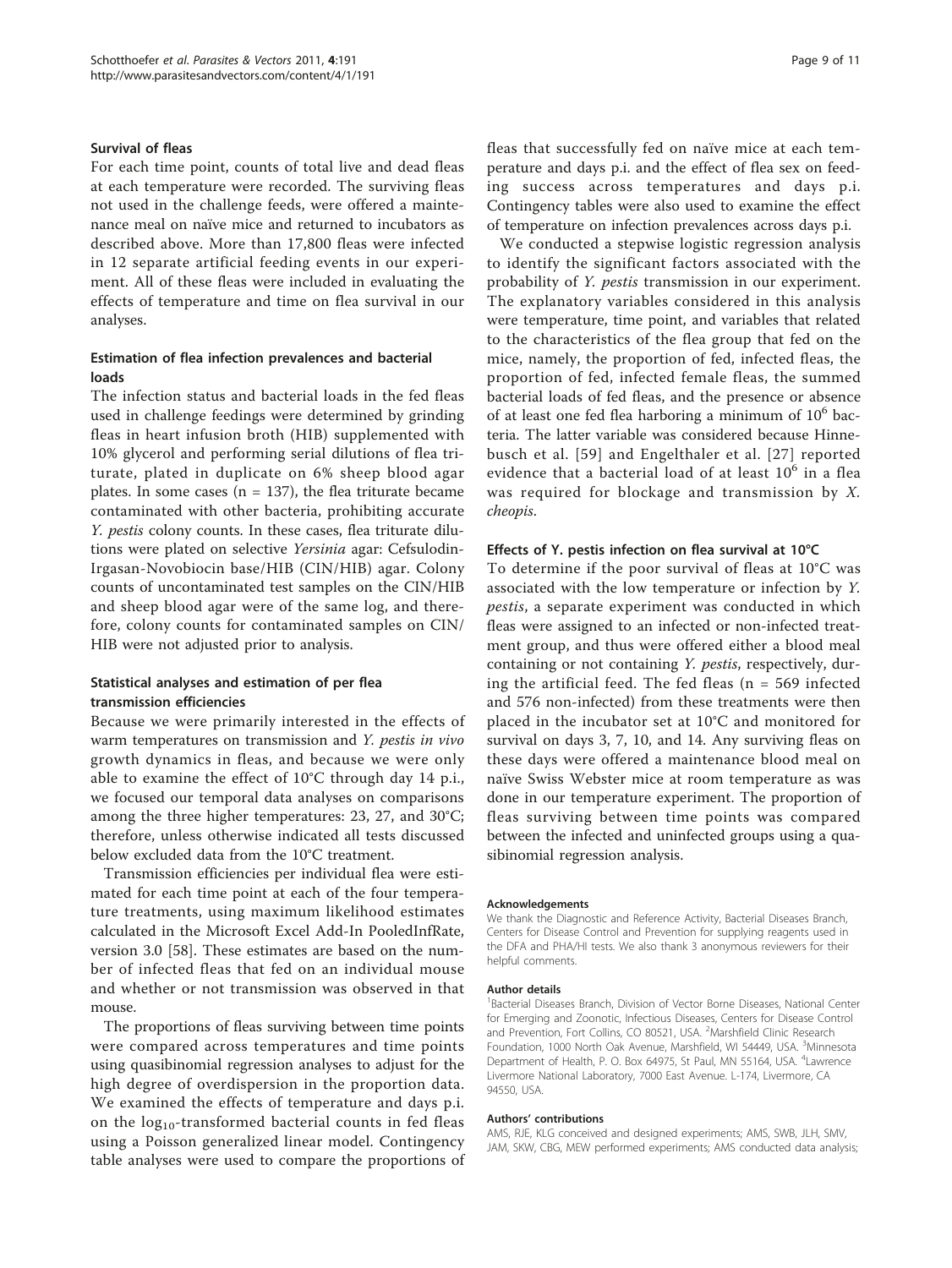<span id="page-9-0"></span>AMS, RJE, KLG, SWB interpreted results; AMS wrote paper. All authors read and approved the final manuscript.

#### Competing interests

The authors declare that they have no competing interests.

Received: 28 April 2011 Accepted: 29 September 2011 Published: 29 September 2011

#### References

- Bacot AW, Martin CJ: The respective influences of temperature and moisture upon the survival of the rat flea (Xenopsylla cheopis) away from its host. J Hyg 1924, 23:98-105.
- 2. Silverman J, Rust MK, Reierson DA: [Influence of temperature and humidity](http://www.ncbi.nlm.nih.gov/pubmed/7288833?dopt=Abstract) [on survival and development of the cat flea,](http://www.ncbi.nlm.nih.gov/pubmed/7288833?dopt=Abstract) Ctenocephalides felis [\(Siphonaptera: Pulicidae\).](http://www.ncbi.nlm.nih.gov/pubmed/7288833?dopt=Abstract) J Med Entomol 1981, 18:78-83.
- 3. Lindsay LR, Galloway TD: Seasonal activity and temporal separation of four species of fleas (Insecta: Siphonaptera) infesting Richardson's ground squirrels, Spermophilus richardsonii (Rodentia: Sciuridae), in Manitoba, Canada. Can J Zool 1997, 75:1310-1322.
- 4. Gage KL, Burkot TR, Eisen RJ, Hayes EB: [Climate and vectorborne diseases.](http://www.ncbi.nlm.nih.gov/pubmed/18929970?dopt=Abstract) Am J Prev Med 2008, 35:436-450.
- 5. Lafferty KD: [The ecology of climate change and infectious diseases.](http://www.ncbi.nlm.nih.gov/pubmed/19449681?dopt=Abstract) Ecology 2009, 90:888-900.
- 6. Gage KL, Kosoy MY: [Natural history of plague: perspectives from more](http://www.ncbi.nlm.nih.gov/pubmed/15471529?dopt=Abstract) [than a century of research.](http://www.ncbi.nlm.nih.gov/pubmed/15471529?dopt=Abstract) Annu Rev Entomol 2005, 50:505-528.
- 7. Bibikova VA: Contemporary views on the interrelationships between fleas and the pathogens of human and animal diseases. Ann Rev of Entomology 1977, 22:23-32.
- 8. Hinnebusch BJ, Erickson DL: Yersinia pestis [biofilm in the flea vector and](http://www.ncbi.nlm.nih.gov/pubmed/18453279?dopt=Abstract) [its role in the transmission of plague.](http://www.ncbi.nlm.nih.gov/pubmed/18453279?dopt=Abstract) Curr Top Microbiol Immunol 2008, 322:229-248.
- 9. Bacot AW, Martin CJ: Observations on the mechanism of the transmission of plague by fleas. J Hyg 1914, 13 (Plague Suppl III):423-439.
- 10. Perry RD, Fetherston JD: Yersinia pestis-[etiologic agent of plague.](http://www.ncbi.nlm.nih.gov/pubmed/8993858?dopt=Abstract) Clinical Microbiology Reviews 1997, 10:35-66.
- 11. Darby C, Hsu JW, Ghori N, Falkow S: [Caenorhabditis elegans](http://www.ncbi.nlm.nih.gov/pubmed/12015591?dopt=Abstract): plague [bacteria biofilm blocks food intake.](http://www.ncbi.nlm.nih.gov/pubmed/12015591?dopt=Abstract) Nature 2002, 417:243-244.
- 12. Jarrett CO, Deak E, Isherwood KE, Oyston PC, Fischer ER, Whitney AR, Kobayashi SD, DeLeo FR, Hinnebusch BJ: [Transmission of](http://www.ncbi.nlm.nih.gov/pubmed/15272407?dopt=Abstract) Yersinia pestis [from an infectious biofilm in the flea vector.](http://www.ncbi.nlm.nih.gov/pubmed/15272407?dopt=Abstract) J Infect Dis 2004, 190:783-792.
- 13. Haas GE: [Temperature and humidity in the microhabitat of rodent fleas](http://www.ncbi.nlm.nih.gov/pubmed/5891043?dopt=Abstract) in [Hawaiian cane fields.](http://www.ncbi.nlm.nih.gov/pubmed/5891043?dopt=Abstract) J Med Entomol 1965, 2:313-316.
- 14. George PV, Webster WJ: Plague inquiry in the Cumbum Valley, south India. Ind J Med Research 1934, 22:77-104.
- 15. Hinnebusch BJ, Fischer ER, Schwan TG: [Evaluation of the role of the](http://www.ncbi.nlm.nih.gov/pubmed/9780262?dopt=Abstract) Yersinia pestis [plasminogen activator and other plasmid-encoded factors](http://www.ncbi.nlm.nih.gov/pubmed/9780262?dopt=Abstract) [in temperature-dependent blockage of the flea.](http://www.ncbi.nlm.nih.gov/pubmed/9780262?dopt=Abstract) *J Infect Dis* 1998, 178:1406-1415.
- 16. Perry RD, Bobrov AG, Kirillina O, Jones HA, Pedersen L, Abney J, Fetherston JD: [Temperature regulation of the hemin storage \(Hms+\)](http://www.ncbi.nlm.nih.gov/pubmed/14996794?dopt=Abstract) phenotype of Yersinia pestis [is posttranscriptional.](http://www.ncbi.nlm.nih.gov/pubmed/14996794?dopt=Abstract) Journal of Bacteriology 2004, 186:1638-1647.
- 17. Kartman L, Prince FM: Studies on [Pasteurella pestis](http://www.ncbi.nlm.nih.gov/pubmed/13381882?dopt=Abstract) in fleas. V. The [experimental plague-vector efficiency of wild rodent fleas compared](http://www.ncbi.nlm.nih.gov/pubmed/13381882?dopt=Abstract) with Xenopsylla cheopis[, together with observations on the influence of](http://www.ncbi.nlm.nih.gov/pubmed/13381882?dopt=Abstract) [temperature.](http://www.ncbi.nlm.nih.gov/pubmed/13381882?dopt=Abstract) Am J Trop Med Hyg 1956, 5:1058-1070.
- 18. Kartman L: [Effect of differences in ambient temperature upon the fate of](http://www.ncbi.nlm.nih.gov/pubmed/5789111?dopt=Abstract) Pasteurella pestis in [Xenopsylla cheopis](http://www.ncbi.nlm.nih.gov/pubmed/5789111?dopt=Abstract). Trans R Soc Trop Med Hyg 1969, 63:71-75.
- 19. Collinge SK, Johnson WC, Ray C, Matchett R, Grensten J, Cully JF Jr, Gage KL, Kosoy MY, Loye JE, Martin AP: Testing the generality of a trophic-cascade model for plague. Ecohealth 2005, 2:1-11.
- 20. Pollitzer R: Plague Geneva, Switzerland: World Health Organization; 1954. 21. Cavanaugh DC, Marshall JD Jr: [The influence of climate on the seasonal](http://www.ncbi.nlm.nih.gov/pubmed/5061742?dopt=Abstract)
- [prevalence of plague in the Republic of Vietnam.](http://www.ncbi.nlm.nih.gov/pubmed/5061742?dopt=Abstract) J Wildl Dis 1972, 8:85-94.
- 22. Enscore RE, Biggerstaff BJ, Brown TL, Fulgham RF, Reynolds PJ, Engelthaler DM, Levy CE, Parmenter RR, Montenieri JA, Cheek JE, Grinnell RK, Ettestad PJ, Gage KL: [Modeling relationships between climate](http://www.ncbi.nlm.nih.gov/pubmed/12135292?dopt=Abstract)

[and the frequency of human plague cases in the southwestern United](http://www.ncbi.nlm.nih.gov/pubmed/12135292?dopt=Abstract) [States, 1960-1997.](http://www.ncbi.nlm.nih.gov/pubmed/12135292?dopt=Abstract) Am J Trop Med Hyg 2002, 66:186-196.

- 23. Brown HE, Ettestad P, Reynolds PJ, Brown TL, Hatton ES, Holmes JL, Glass GE, Gage KL, Eisen RJ: [Climatic predictors of the intra- and inter](http://www.ncbi.nlm.nih.gov/pubmed/20065002?dopt=Abstract)[annual distributions of plague cases in New Mexico based on 29 years](http://www.ncbi.nlm.nih.gov/pubmed/20065002?dopt=Abstract) [of animal-based surveillance data.](http://www.ncbi.nlm.nih.gov/pubmed/20065002?dopt=Abstract) Am J Trop Med Hyg 2010, 82:95-102.
- 24. Cavanaugh DC: [Specific effect of temperature upon transmission of the](http://www.ncbi.nlm.nih.gov/pubmed/5553266?dopt=Abstract) [plague bacillus by the oriental rat flea,](http://www.ncbi.nlm.nih.gov/pubmed/5553266?dopt=Abstract) Xenopsylla cheopis. Am J Trop Med Hyg 1971, 20:264-273.
- 25. Eisen RJ, Bearden SW, Wilder AP, Montenieri JA, Antolin MF, Gage KL: [Early](http://www.ncbi.nlm.nih.gov/pubmed/17032761?dopt=Abstract)phase transmission of Yersinia pestis [by unblocked fleas as a mechanism](http://www.ncbi.nlm.nih.gov/pubmed/17032761?dopt=Abstract) [explaining rapidly spreading plague epizootics.](http://www.ncbi.nlm.nih.gov/pubmed/17032761?dopt=Abstract) Proc Natl Acad Sci USA 2006, 103:15380-15385.
- 26. Schotthoefer AM, Bearden SW, Vetter SM, Holmes J, Montenieri JA, Graham CB, Woods ME, Eisen RJ, Gage KL: [Effects of temperature on early](http://www.ncbi.nlm.nih.gov/pubmed/21485382?dopt=Abstract)[phase transmission of](http://www.ncbi.nlm.nih.gov/pubmed/21485382?dopt=Abstract) Yersinia pestis by the flea, Xenopsylla cheopis. J Med Entomol 2011, 48:411-417.
- 27. Engelthaler DM, Hinnebusch BJ, Rittner CM, Gage KL: [Quantitative](http://www.ncbi.nlm.nih.gov/pubmed/11289663?dopt=Abstract) [competitive PCR as a technique for exploring flea-](http://www.ncbi.nlm.nih.gov/pubmed/11289663?dopt=Abstract)Yersina pestis [dynamics.](http://www.ncbi.nlm.nih.gov/pubmed/11289663?dopt=Abstract) Am J Trop Med Hyg 2000, 62:552-560.
- 28. Lorange EA, Race BL, Sebbane F, Hinnebusch BJ: [Poor vector competence](http://www.ncbi.nlm.nih.gov/pubmed/15871125?dopt=Abstract) [of fleas and the evolution of hypervirulence in](http://www.ncbi.nlm.nih.gov/pubmed/15871125?dopt=Abstract) Yersinia pestis. J Infect Dis 2005, 191:1907-1912.
- 29. Vadyvaloo V, Jarrett C, Sturdevant DE, Sebbane F, Hinnebusch BJ: [Transit](http://www.ncbi.nlm.nih.gov/pubmed/20195507?dopt=Abstract) [through the flea vector induces a pretransmission innate immunity](http://www.ncbi.nlm.nih.gov/pubmed/20195507?dopt=Abstract) [resistance phenotype in](http://www.ncbi.nlm.nih.gov/pubmed/20195507?dopt=Abstract) Yersinia pestis.. PLoS Pathog 2010, 6:e1000783.
- 30. Brooks RSJ: [The influence of saturation deficiency and of temperature on](http://www.ncbi.nlm.nih.gov/pubmed/20474638?dopt=Abstract) [the course of epidemic plague.](http://www.ncbi.nlm.nih.gov/pubmed/20474638?dopt=Abstract) *J Hyg Camb* 1917, 15:881-899.
- 31. Davis DH: [Plague in Africa from 1935 to 1949: a survey of wild rodents](http://www.ncbi.nlm.nih.gov/pubmed/13115987?dopt=Abstract) [in African territories.](http://www.ncbi.nlm.nih.gov/pubmed/13115987?dopt=Abstract) Bull WHO 1953, 9:665-700.
- 32. Douglas JR, Wheeler CM: Sylvatic plague studies, II. The fate of Pasteurella pests in the flea. J Infect Dis 1943, 72:18-30.
- 33. Eskey CR, Haas VH: Plaque in the western part of the United States. Public Health Bulletin 1940, 254:1-83.
- 34. Burroughs AL: Sylvatic plague studies: The vector efficiency of nine species of fleas compared with Xenopsylla cheopis. J Hyg 1947, 43:371-396.
- 35. Eisen RJ, Wilder AP, Bearden SW, Montenieri JA, Gage KL: [Early-phase](http://www.ncbi.nlm.nih.gov/pubmed/17695025?dopt=Abstract) transmission of Yersinia pestis by unblocked [Xenopsylla cheopis](http://www.ncbi.nlm.nih.gov/pubmed/17695025?dopt=Abstract) [\(Siphonaptera: Pulicidae\) is as efficient as transmission by blocked fleas.](http://www.ncbi.nlm.nih.gov/pubmed/17695025?dopt=Abstract) J Med Entomol 2007, 44:678-682.
- 36. Wilder AP, Eisen RJ, Bearden SW, Montenieri JA, Tripp DW, Brinkerhoff BJ, Gage KL, Antolin MF: [Transmission efficiency of two flea species](http://www.ncbi.nlm.nih.gov/pubmed/18787922?dopt=Abstract) (Oropsylla [tuberculata cynomuris](http://www.ncbi.nlm.nih.gov/pubmed/18787922?dopt=Abstract) and Oropsylla hirsuta) involved in [plague epizootics among prairie dogs.](http://www.ncbi.nlm.nih.gov/pubmed/18787922?dopt=Abstract) Ecohealth 2008, 5:205-212.
- 37. Vetter SM, Eisen RJ, Schotthoefer AM, Montenieri JA, Holmes JL, Bobrov AG, Bearden SW, Perry RD, Gage KL: [Biofilm formation is not required for](http://www.ncbi.nlm.nih.gov/pubmed/20395271?dopt=Abstract) [early-phase transmission of](http://www.ncbi.nlm.nih.gov/pubmed/20395271?dopt=Abstract) Yersinia pestis. Microbiology 2010, 156:2216-2225.
- 38. Hinnebusch BJ, Perry RD, Schwan TG: Role of the [Yersinia pestis](http://www.ncbi.nlm.nih.gov/pubmed/8662526?dopt=Abstract) hemin [storage \(hms\) locus in the transmission of plague by fleas.](http://www.ncbi.nlm.nih.gov/pubmed/8662526?dopt=Abstract) Science 1996, 273:367-371.
- 39. Quan SF, Kartman L, McManus AG: Studies on [Pasteurella pestis](http://www.ncbi.nlm.nih.gov/pubmed/13216228?dopt=Abstract) in fleas: II. Experimental blocking of Xenopsylla cheopis [with an avirulent strain of](http://www.ncbi.nlm.nih.gov/pubmed/13216228?dopt=Abstract) P. [pestis](http://www.ncbi.nlm.nih.gov/pubmed/13216228?dopt=Abstract). Science 1954, 120:1101-1102.
- 40. Wheeler CM, Suyemoto W, Cavanaugh DC: Studies on Pasteurella pestis in various flea species, II. Simplified method for the experimental infection of fleas. J Infect Dis 1956, 98:107-111.
- 41. Lorange EA, Race BL, Sebbane F, Hinnebusch BJ: [Poor vector competence](http://www.ncbi.nlm.nih.gov/pubmed/15871125?dopt=Abstract) [of fleas and the evolution of hypervirulence in](http://www.ncbi.nlm.nih.gov/pubmed/15871125?dopt=Abstract) Yersinia pestis. J Infect Dis 2005, 191:1907-1912.
- 42. Han Y, Zhou D, Pang X, Zhang L, Song Y, Tong Z, Bao J, Dai E, Wang J, Guo Z, Zhai J, Du Z, Wang X, Huang P, Yang R: [DNA microarray analysis of](http://www.ncbi.nlm.nih.gov/pubmed/15777740?dopt=Abstract) [the heat- and cold-shock stimulons in](http://www.ncbi.nlm.nih.gov/pubmed/15777740?dopt=Abstract) Yersinia pestis. Microbes Infect 2005, 7:335-348.
- 43. Anisimov AP, Dentovskaya SV, Titareva GM, Bakhteeva IV, Shaikhutdinova RZ, Balakhonov SV, Lindner B, Kocharova NA, Senchenkova SN, Holst O, Pier GB, Knirel YA: [Intraspecies and](http://www.ncbi.nlm.nih.gov/pubmed/16239530?dopt=Abstract) [temperature-dependent variations in susceptibility of](http://www.ncbi.nlm.nih.gov/pubmed/16239530?dopt=Abstract) Yersinia pestis to [the bactericidal action of serum and to polymyxin B.](http://www.ncbi.nlm.nih.gov/pubmed/16239530?dopt=Abstract) Infect Immun 2005, 73:7324-7331.